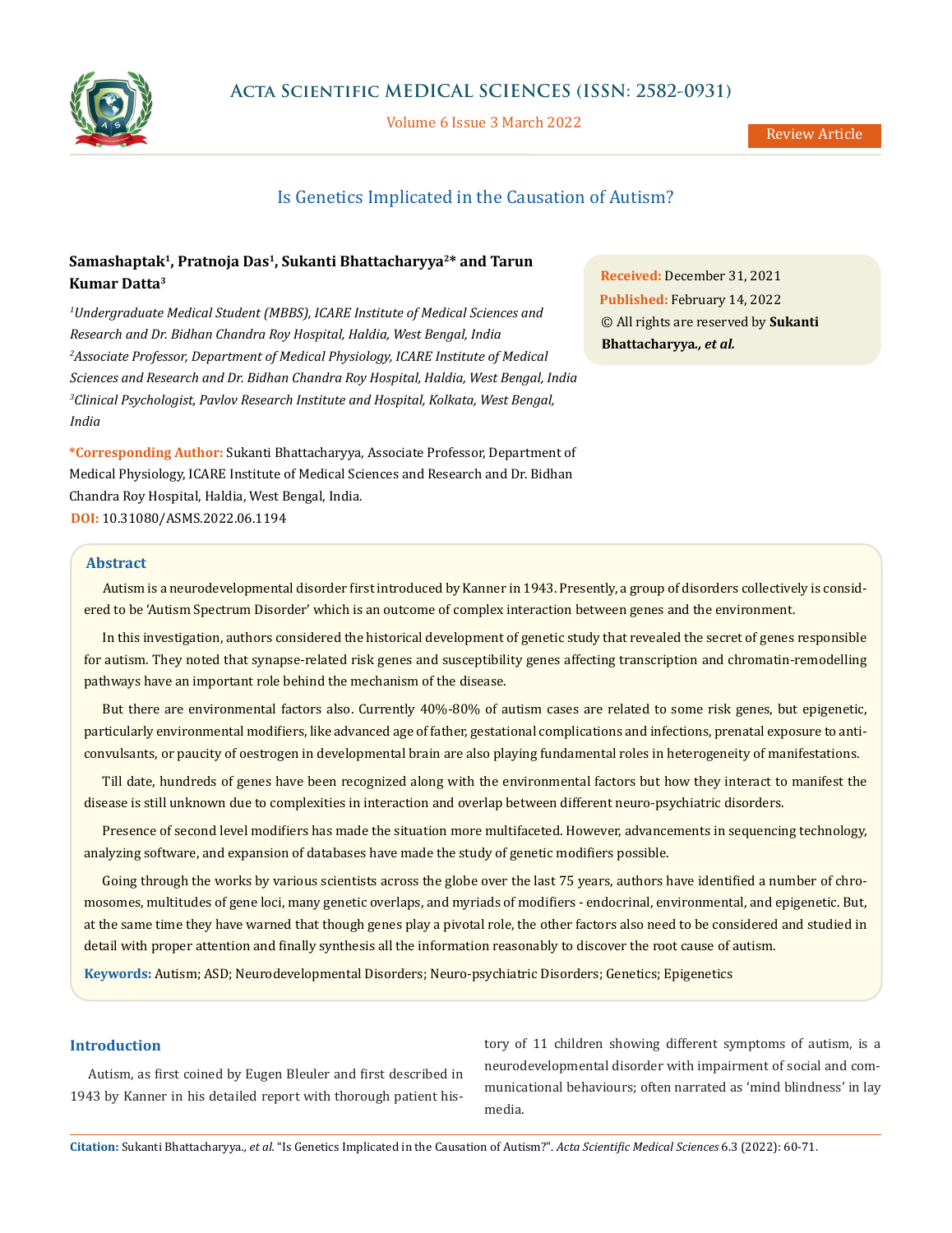23 years after Kanner, the first epidemiological study estimated to be 4.5 per 10,000 individuals; but increasing awareness and evolvement of Diagnostic and Statistical Manual of Mental Disorders (DSM) criteria, drastically increased it to 1 per 59 individuals with M:F as  $4-5:1$  [1], but  $3:1$  [2]. With increase in autism diagnoses, there's a decrease in the number of children considered 'cognitively disabled' or 'learning disabled', suggesting a relabeling of children's disorders.

An Autism Spectrum Disorder (ASD) diagnosis can co-occur with numerous other conditions, due to the broad nature of these definitions; most commonly including motor abnormalities (79%), gastrointestinal problems (up to 70%), epilepsy (up to 30%), intellectual disability (45%), and sleep disorders (50–80%)  $\lceil 3 \rceil$ ; even with language disorders as per the DSM-IV criteria.

According to the current DSM-5 criteria, only two core features make up an Autism Spectrum Disorder (ASD) diagnosis are persistent deficits in social communication and interaction (SCI) across multiple contexts, and restricted, repetitive patterns of behaviour (RRBs), interests, or activities [3].

Observing monozygotic concordance—prevalent in some families—effect of high paternal age, gestational comorbidities in mothers and even accusing 'refrigerator mother' [4], or relating to the contamination of vaccine with heavy metal like mercury, pathophysiology of autism has long been a wild goose to chase with in the bushes from chromosome to gene loci to epigenetics to environmental influences, so on and so forth. Plethora of overlaps among many neurodevelopmental disorders and neuro-psychiatric illnesses in childhood also makes the issue more complicated to understand. With the help of advanced tools in biotechnology, molecular biology and genetics, like micro array, array-hybridization, SNP, CNV, etc (described in the glossary), instead of unveiling the curtain off compel us to find out the actual causation of autism. In order to put many similar ailments together, an umbrella-term 'Autism Spectrum Disorder' has been coined. ASD, now recognized as a disease of complex interaction between genetics and the environment, has heritability estimating from 40% to 80% [5].

Along with extensive genetic studies revealing hundreds of genes linked to autism, epidemiological investigations have begun to illuminate the environmental factors contributing to risk, but how the two interact to contribute to ASD aetiology is still unknown.

61

Drastically varying phenotypes can be seen in subjects with similar pathogenic variants, as in cases of complex diseases [Cook., *et al*. 1997; Bolton., *et al*. 2001]. Factors modulating expression of other genes, i.e. genetic modifiers are likely to exist in individuals having the same pathogenic variant on opposite spectral ends.

## **Objective of the Study**

In this perplexity, the present study is intended to move across different studies on the subject over last few decades, and to present them in an assertive way with the objective to find out a single common aetiological basis of autism.

# **Genetics of Autism Spectrum Disorder Seeking for candidate ASD genes**

Understanding the disease aetiology of ASD, following Kanner's classification of autism, has a paradigm shift from the initial environmental theory to the subsequent genetic theory over the observations of 50x higher incidence among the twins [Folstein., *et al*. 1977], and 60% concordance among monozygotic twins against null in dizygotics [Bailey., *et al*. 1995], risk of ASD having proportional sharing of genome with affected siblings or parents  $[6-8]$ .

Early karyotypic study focused on the specific gene loci [[Gill](https://www.ncbi.nlm.nih.gov/pmc/articles/PMC6710438/)[berg](https://www.ncbi.nlm.nih.gov/pmc/articles/PMC6710438/)., *et al*. 1985], like7q, 1p, 3q, 16p, and 15q [7,9,10], was followed by candidate approach to study specific gene families, e.g. Hox family and Wnt gene; but both turned futile [Krebs., *et al*. 2002; Lamb., *et al*. 2002; Talebizade., *et al*. 2002; Zhang., *et al*. 2002].Since 2001, there was moderate success with findings supporting reelin (RELN), aristaless related homeobox (Arx), methyl-CpG binding protein 2 (MeCP2), neuroligin 3 (NLGN3), neuroligin 4 (NLGN4), tuberous sclerosis complex 2 (TSC2), and ubiquitin protein ligase E3A (UBE3A)'s involvement in ASD aetiology [[Perisco.](https://www.ncbi.nlm.nih.gov/pmc/articles/PMC6710438/), *et al*. 2001; Strømme., *et al*. 2002; Carney., *et al*. 2003; Jamain., *et al*. 2003; [Serajee](https://www.ncbi.nlm.nih.gov/pmc/articles/PMC6710438/) *et al*.,2003; Jiang., *et al*. 2004].

High Throughput Study (HTS), in early 2000s, yielded genomewide level studies for sequencing of involved genome and found wide variation of genomic involvements in average number of cases, except for few monogenic involvements in specific ASDs like Rett syndrome, fragile X syndrome, tuberous sclerosis, and Schuurs–Hoeijmakers syndrome [11,12].

Although myriads of genomic study identified hundreds of risk genes, yet majority of the reproducible hits were found having two functional group of proteins:

**Citation:** Sukanti Bhattacharyya*., et al.* "Is Genetics Implicated in the Causation of Autism?". *Acta Scientific Medical Sciences* 6.3 (2022): 60-71.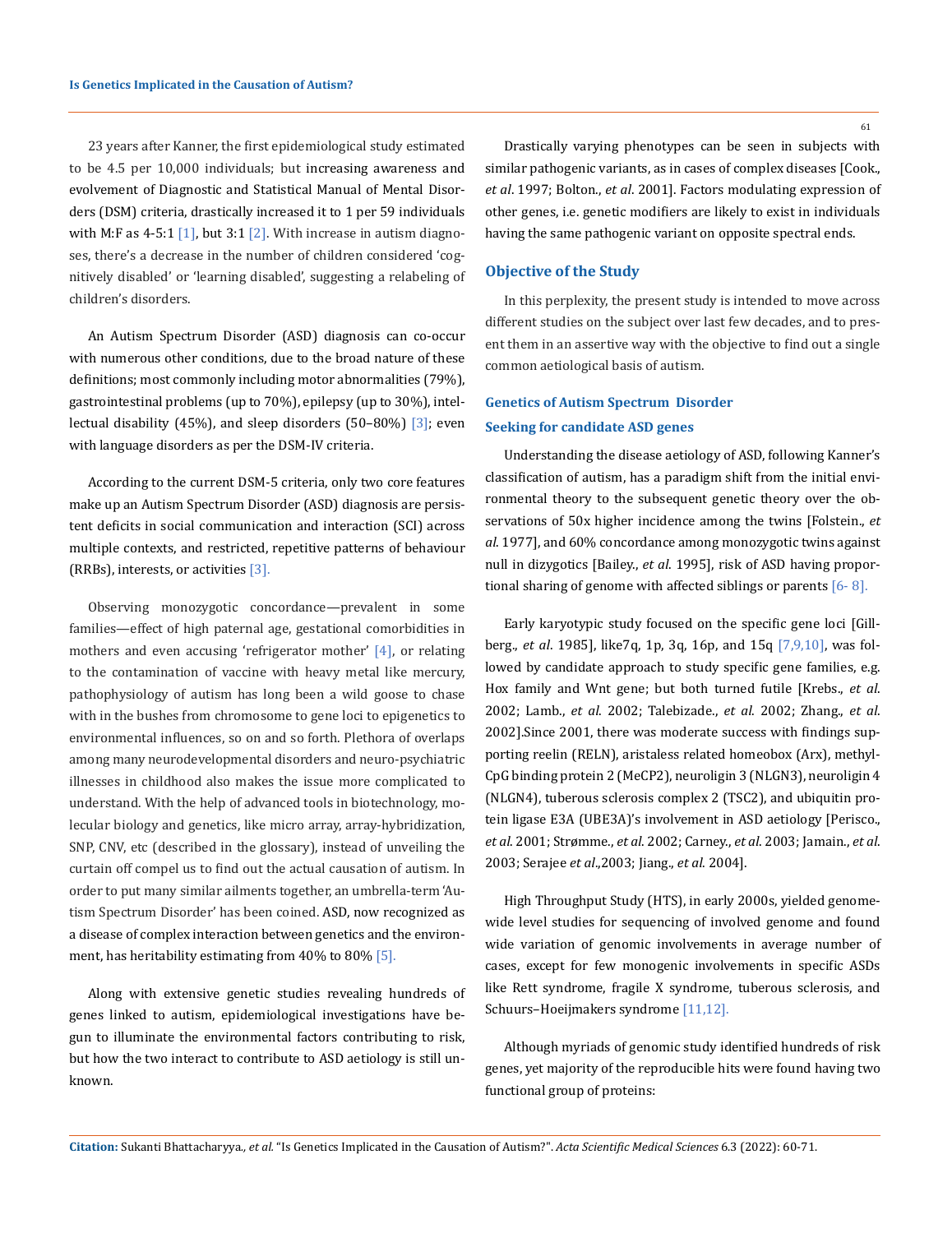- Synapse-related risk genes, encoding cell-adhesion proteins such as neuroligins, neurexins, and cadherins; synaptic vesicle cycling proteins synapsin-1 (SYN1) and synapsin-2 (SYN2); ion transport proteins such as sodium voltage-gated channel alpha subunit 2 (SCN2A), calcium voltage-gated channel subunit alpha1 E (CACNA1E), calcium voltage-gated channel auxiliary subunit beta 2 (CACNB2), potassium voltage-gated channel subfamily Q members 3 and 5 (KCNQ3 and KCNQ5), potassium voltage-gated channel subfamily D member 2 (KCND2), glutamate receptor signalling protein SH3 and multiple ankyrin repeat domains 3 (SHANK3), synaptic Ras GTPase activating protein 1 (SYNGAP1), and gamma-aminobutyric acid type A receptor gamma3 subunit (GABARG3) [13-15]; and de novo mutation of such genes [Turner., *et al*. 2016; Turner., *et al*. 2017; Short., *et al*. 2018].
- • Susceptibility genes affecting transcription and chromatinremodelling pathways like MeCP2, UBE3A, chromodomain helicase DNA binding protein 8 (CHD8), activity dependent neuroprotector homeobox (ADNP), pogo transposable element derived with ZNF domain (POGZ), fragile X mental retardation protein (FMRP), and RNA binding forkhead box (RBFOX) genes [15,16].

#### **ASD risk in somatic mosaicism**

Post-zygotic mosaicism is often organ-specific, not ubiquitous in the whole soma, due to of 5%-7% de novo variation, which have also been reported to estimate upto  $22\%$  [17], and daily about 5 single nucleotide variants (SNV) during neurogenesis [Bae., *et al*. 2018; D'Gama., *et al*. 2018]; are mostly innocuous; but mutation in exon might have serious neurodevelopmental disorder with manifestation of ASD including Rett syndrome, tuberous sclerosis, intellectual disability, schizophrenia, and many other disorders [18,19].

Being progressed from case-based study of ASD [Oliveira., *et al*. 2003; Sauter., *et al*. 2003; Papanikolaou., *et al*. 2006; Havlovicova., *et al*. 2007; Yurov., *et al*. 2007; 64; 65; 66], through study on somatic mosaicism explaining 3%-5% cases of autism simplex [Freed., *et al*. 2016; Krupp., *et al*. 2017], to large cohort-based instrumental study (n = 5947) [17] involving Whole Exome-Sequencing (WES) yielded that critical exon-related mosaicism may result in neurodevelopmental abnormalities of either amygdala, related to difficulty in social communication [[Rasia-Filho.](https://www.ncbi.nlm.nih.gov/pmc/articles/PMC6710438/), *et al*. 2000], or cerebellum, related to gait disorder in autism [Dou., *et al*. 2017]. Freed and Pevsner through a large wave study (n = 2388) of affected families,

not only identified ascertainment bias for pathogenic mosaic variations in ASD, but also confirmed implicated candidate gene *SCN2A* and some more risk genes, and also ascertained the significance of somatic mosaicism in causation of ASD [17].

## **Contributions of CNVs in susceptibility of ASD**

Only few [20] of either inherited or de novo mutation [Thapar., *et al*. 2013] in CNV, by duplications, deletions, translocations, and inversions, even stretching several kb, [Marshall., *et al*. 2008] may result in 10% of ASD cases [\[Geschwind,](https://www.ncbi.nlm.nih.gov/pmc/articles/PMC6710438/) 2011].

Studies on CNV, majorly implicating duplication of 16p11.2 and alteration in most of the 25 genes there, are related to abnormalities in neuro-development [\[Blaker-Lee.](https://www.ncbi.nlm.nih.gov/pmc/articles/PMC6710438/), *et al*. 2012] and plurality in manifestations due to multigenic involvement, and KCTD 13 (potassium channel tetramerization domain containing 13) is implicated in most of the neuro-psychiatric disorders [Golzio., *et al*. 2012], might be due to aberration in synaptic transmission though Ras homolog family member A (RHOA) [Escamilla., *et al*. 2017]. Deletion in 16p11.2 region leading to altered MAP3 kinase activity results in deformed cortical cyto-architecture and reduced brain size [[Pucilowska](https://www.ncbi.nlm.nih.gov/pmc/articles/PMC6710438/)., *et al*. 2015]. Study on 16p11.2 in Drosophila using RNAi by Iyer (2018) strongly indicated that modifying interactions within CNVs result in the complex phenotypes, not involving any single gene like 16p11.2 [\[Iyer.](https://www.ncbi.nlm.nih.gov/pmc/articles/PMC6710438/), *et al*. 2018].

CNVs in other disease mechanisms are less often studied due to the inadequacy of commonly affected regions. 15q11-13 and 16p11.2, the most prevalent ASD-associated CNVs, are found in roughly 1% of autism cases [Kumar., *et al*. 2008; Marshall., *et al*. 2008; Weiss., *et al*. 2008; Marshall., *et al*. 2012], and also there remain no known CNVs with complete penetrance [Marshall., *et al*. 2008].

Deletions in synaptic genes, such as SHANK3, dipeptidyl peptidase-like 10 (DPP10), neuroligins, and neurexins in autism [21], duplication of CNV in the locus containing the UBE3A gene in autistic traits in mice, and decreased glutamatergic synaptic transmission [Smith., *et al*. 2011] are also seen in some non-ASD/ schizophrenic controls with dyslexia and dystaxia exhibiting same structural changes [Stefansson., *et al*. 2014].

A microarray analysis with identified CNVs in ASD-associated genes, showed a positive correlation between duplication size and autism severity, but no correlation with non-verbal IQ. CNV often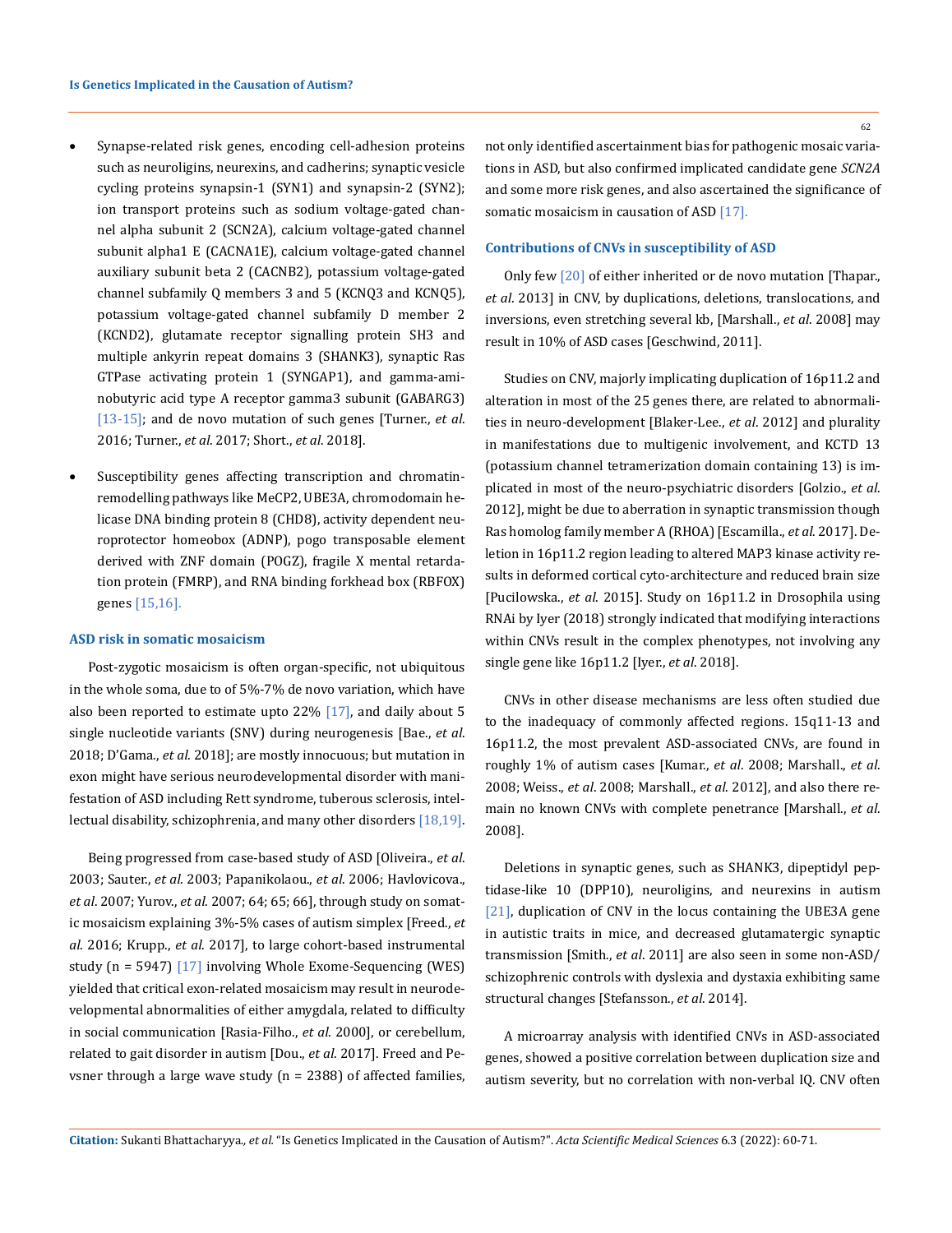contributes to ASD risk critically with complexity, but there are highly variable phenotypes for similar structural variants in patients.

#### **ASD under epigenetic regulation**

Study with 215 candidate genes demonstrated 19.5% epigenetic modifier in causation of ASD  $[22]$ ; similarly another study with risk gene also confirmed it. Phenotypic variance in ASD thus can be explained on the basis of nuclear penetrance of epigenetic modifiers. Twin study demonstrated profound epigenetic modulation of disease phenotype as in 50 pairs of monozygotic twins discordant for ASD reported numerous autism-associated differentially methylated regions, with methylation patterns at some CpG sites common to symptom groups [Wong., *et al*. 2014]. KMT2C, lysine methyltransferase 5B (KMT5B), and lysine demethylase 6B (KD-M6B); chromatin remodelling proteins including MeCP2, CHD8, and POGZ; RNA-binding/splicing proteins such as FMRP and the RBFOX family, post-translational modification proteins like UBE3A, mindbomb E3 ubiquitin protein ligase 1 (MIB1); or transcription factors like ADNP and additional sex combs like 3 (ASXL3) are the genes with susceptibility loci involving methylation [16]. These are implicated in autism by altered synaptic formation. Mutations in a single epigenetic regulator modifying number of risk genes were studied in depth at 2 key susceptibility genes, MeCP2 and UBE3A. MeCP2 normally regulates synaptic function at the genomic level of GABRB3, brain derived neurotrophic factor (BDNF), distal-less homeobox 5 (DLX5), insulin like growth factor binding protein 3 (IGFBP3), cyclin dependent kinase like 1 (CDKL1), protocadherin beta 1 (PCDHB1), protocadherin 7 (PCDH7), and lin-7 homolog A (LIN7A) [23], but consistently modifies chromatin in ASD patients. Also, there is some alteration in the rate limiting regulation of Glutamergic synapse formation by MeCP2 in ASD pathology [Chao., *et al*. 2010].

UBE3A (an E3 ubiquitin protein ligase), lying in 15q11-13 and being duplicated in autism, epigenetically reduce excitatory synaptic transmission and is having positively correlated dose-dependent effect on delay of first word and psychomotor regression [[Guffanti.](https://www.ncbi.nlm.nih.gov/pmc/articles/PMC6710438/), *et al*. 2011; Smith., *et al*. 2011; Xu., *et al*. 2018]. UBE3A and one of its substrate proteasome 26S, non-ATPase 4 (Rpn10), leads to pathological alteration of dendritic fine outgrowth in autism [Hamilton., *et al*. 2012; Puram., *et al*. 2013]. Several studies on large scale have found different epigenetic regulation in ASD like alteration in histone, acetylome wide association [Sun., *et al*. 2016]. 63

Altered methylation in the proline rich transmembrane protein 1 (*PRRT1*) 3' UTR, promoter regions of tetraspanin 32 (*TSPAN32*), and *C11orf21* in cortical tissue, and also in succinate dehydrogenase complex flavoprotein subunit A pseudogene 3 (*SDHAP3*), in cerebellar tissue [Ladd-Acosta., *et al*. 2014]; dysregulated miRNAs related to oxytocin receptor (OXTR) gene [\[Behnia](https://www.ncbi.nlm.nih.gov/pmc/articles/PMC6710438/)., *et al*. 2015]. Abnormal cerebellar Purkinje growth due to epigenetic alteration in engrailed homeobox 2 (EN2) [James., *et al*. 2013]. These risk genes with epigenetic functions and their substrates are the focus of present day therapeutics, e.g. inhibition of FMRP target bromodomain containing 4 (*BRD4*) in alleviating some of the disease manifestations [\[Korb.](https://www.ncbi.nlm.nih.gov/pmc/articles/PMC6710438/), *et al*. 2017].

#### **Overlapping of ASD risk genes with other diseases**

Cross-Disorder Group of the Psychiatric Genomics Consortium (PGC) in 2013 conducted a very large scale epidemiologic study with 33332 cases and 27888 controls and found multiple cross-overlaps in the risk genes, e.g. inter-alpha-trypsin inhibitor heavy chain 3 (ITIH3), arsenite methyltransferase (AS3MT), calcium voltage-gated channel subunit alpha1 C (CACNA1C), and CACNB2, amounting to genome-wide significance in several neuro-psychiatric disorders, like ASD, schizophrenia, bipolar disorder, ADHD (OR AD/HD), and major depressive disorder  $[24,25]$ ; having strong correlation with structural variants in loci of dedicator of cytokinesis 8 (DOCK8) and KN motif and ankyrin repeat domains 1 (KANK1), and phenotypic variations in these disorders [Glessner., *et al*. 2017]. Schork *et al*. (2019)  $[26]$  after using GWAS to identify susceptibility loci in genes including phosphodiesterase 1A (PDE1A), protein phosphatase 1 regulatory inhibitor subunit 1C (PPP1R1C), RHOA, immunoglobulin superfamily member 11 (IGSF11), and sortilin related VPS10 domain containing receptor 3 (SORC3), recently hypothesized that a mechanism of shared risk is due to abnormal gene regulation in radial glia and interneurons during mid-gestation. Shared risk loci in FMRP targets, CHD5, CHD8, SCN2A, and neurexin 1 (NRXN1) are implicated in shared phenotypes of ASD, intellectual disability (ID), schizophrenia [[Issifov](https://www.ncbi.nlm.nih.gov/pmc/articles/PMC6710438/)., *et al*. 2014; Wang., *et al*. 2019]. Increased incidence of de novo pathogenic variants in periodic circadian regulator 1 (PER1) and lysine methyltransferase 2C (KMT2C) was found to be related to commonalities across ASD, ID, and bipolar disorder [Wang., *et al*. 2019]. Due to sharing of risk loci [Pinto., *et al*. 2010; McCarthy., *et al*. 2014], ASD and ID is found to coexist in 45% cases [3].

**Citation:** Sukanti Bhattacharyya*., et al.* "Is Genetics Implicated in the Causation of Autism?". *Acta Scientific Medical Sciences* 6.3 (2022): 60-71.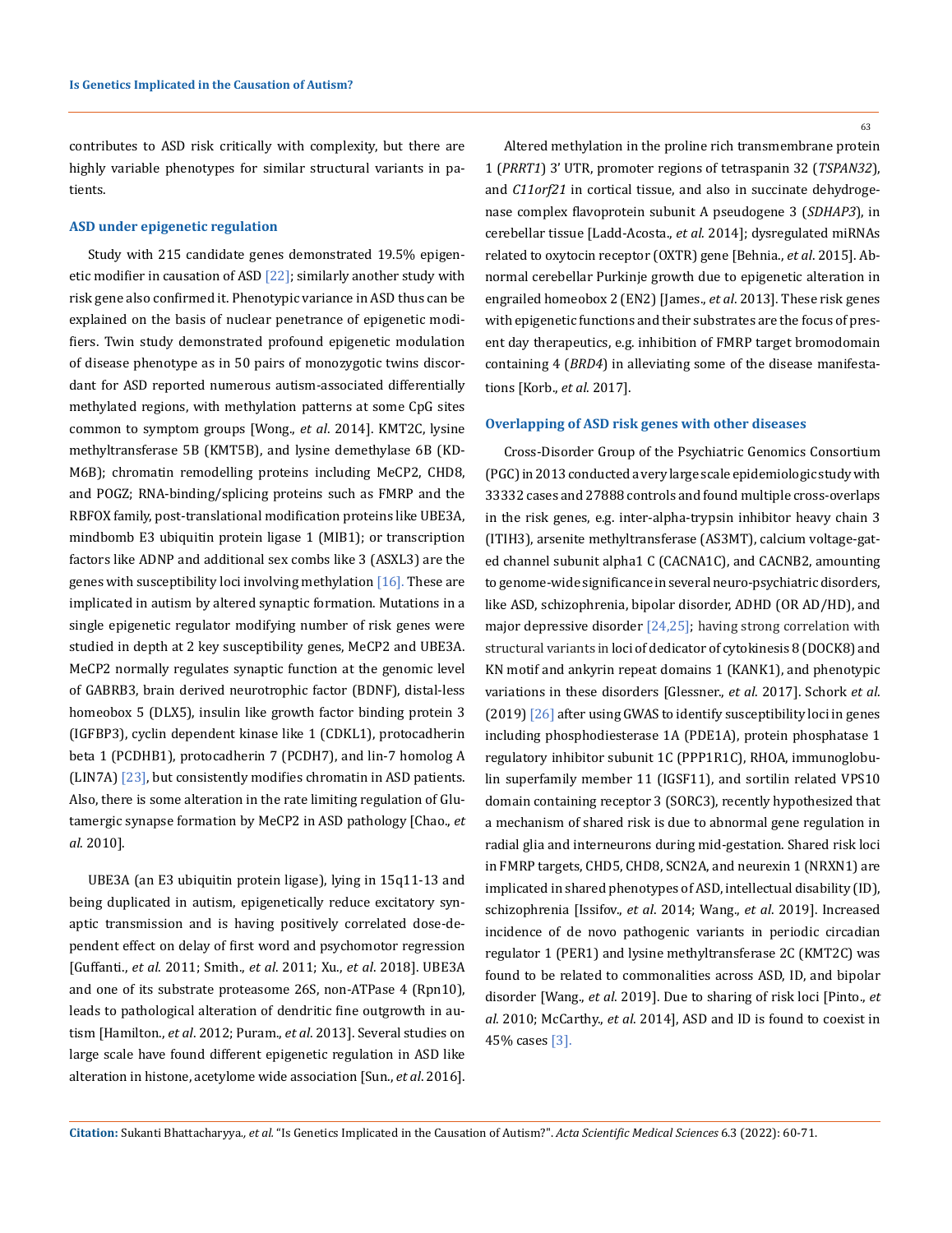'Second-hit' to 23 susceptible gene loci including dopamine receptor D2 (DRD2), cholinergic receptor nicotinic alpha 7 subunit (CHRNA7), 5-hydroxytryptamine receptor 2A (HTR2A), solute carrier family 6 member 3 (SLC6A3), and tryptophan hydroxylase 2 (TPH2) in relation to dopamine and serotonin homeostasis was considered as a possible mechanism of shared features in ASD, bipolar disorder, and schizophrenia [27].

Increased prevalence of childhood autism in offspring of schizophrenic parents, and also early onset schizophrenia in autistic children as reposted by Rapoport., *et al*. (2009) and Sullivan., *et al*. (2012) [28,29], were supported by The Autism Spectrum Disorders Working Group of The Psychiatric Genomics Consortium (2017) [30] with the findings of shared risk loci including several genes involved in neurodevelopment, e.g. forkhead box P1 (FOXP1), exostosin glycosyltransferase 1 (EXT1), astrotactin 2 (ASTN2), mono-ADP ribosylase 2 (MACROD2), and histone deacetylase 4 (HDAC4).

There are high degree overlaps between autistic traits and ADHD (OR AD/HD) probrands [31], also sharing of susceptible gene loci like 7q36, 16p13, 18p11, 15q24, and 12q24 [Nijmeijer., *et al*. 2010], and sharing of gene loci for nicotinic receptor signalling pathway and cell division [Martin., *et al*. 2014].

Although Angelman disease occurs due to deletion of and autism due to duplication of ubiquitin ligase gene UBE3A, there may be coexistence of both the disorder in the same person [Peters., *et al*. 2004; Williams., *et al*. 2010; Smith., *et al*. 2011; Kalsner., *et al*. 2015; Yi., *et al*. 2015].

The shared disease mechanism is yet to be perceived due to the complexities in interaction and overlap between neuro-psychiatric disorders.

# **Modifying factors in ASD**

## **Genetic factors**

Despite extensive studies, including CNVs and SNPs, to find specific genetic loci behind autism nothing conclusive has yet been achieved, probably due to effect of some second modifiers either at the somatic cell levels through 'Two-hit mechanism' like retinoblastomas proposed by Knudson, or by 'two-locus model' at germline level, as in Hirschprung disease [Knudson, 1971; Fisher., *et al*. 1994; McCallion., *et al*. 2003].

64

Artuso., *et al*. (2011) used array-hybridization technique to study genome of 8 cases of monogenic Rett syndrome of ASD, and identified 15 "likely" and 14 "unlikely" modulators of RTT phenotypes. Although, in CNVs or epigenetic regulation in discordant monozygotic twins revealed potential alterations in methylation patterns in a case and anomalies in another at 2p25.3 region [\[Bruder.](https://www.ncbi.nlm.nih.gov/pmc/articles/PMC6710438/), *et al*. 2008; Kunio., *et al*. 2013; Rio., *et al*. 2013], study with 100 twins failed to reveal discordant phenotype through CNV [Stamouli., *et al*. 2018]. Finding SHANK2 pathogenic variants in individuals with/without neuropsychiatric disease suggested the presence of additional variants in causing disease. Three cases with de novo SHANK2 mutations having deletions of CHRNA7 and cytoplasmic FMR1 interacting protein 1 (CYFIP1) – implicated in ASD – supported a "multiple-hit" model of autism [\[Leblond.](https://www.ncbi.nlm.nih.gov/pmc/articles/PMC6710438/), *et al*. 2012].

An analysis revealed that 19 out of 20226 patients with CNVs in contact in 6 (CNTN6), a probable gene involved in ASD and other neurodevelopmental disorders [\[Repnikova.](https://www.ncbi.nlm.nih.gov/pmc/articles/PMC6710438/), *et al*. 2019]. But, CNTN6 was found to have inconclusive role in causation of ASD. Specific 16p12.1 micro-deletion had a less severe phenotype in comparison to random second variants [[Girirajan.](https://www.ncbi.nlm.nih.gov/pmc/articles/PMC6710438/), *et al*. 2010]; and 22q11.2 deletion syndrome – all haploinsufficient for an mGluR network gene – found that 20%, co-diagnosed with autism, had second-hit pathogenic variants [Wenger., *et al*. 2016]. Bonnet-Brilhault., *et al*. (2016) assessed a family with ID and ASD due to NLGN4X pathogenic variants, and found individuals with naive ASD having second-hit variants in glycine receptor beta (GRLB) and ankyrin 3 (ANK3).

Continuing advancements in sequencing technology, analyzing software and expansion of databases is laying the foundation to noteworthy developments in the study of genetic modifiers.

#### **Epigenetic and environmental factors**

Currently 40%-80% of autism cases are related to some risk genes, but epigenetic, particularly environmental modifiers, like advanced age of father, gestational complications and infections, or prenatal exposure to anti-convulsants, are playing prime roles in heterogeneity of manifestations [32]. Among the anti-convulsants, Valproate has been studied most, and thought to be a gene modifier by inhibiting histone deacetylase to cause autism [Kataoka., *et*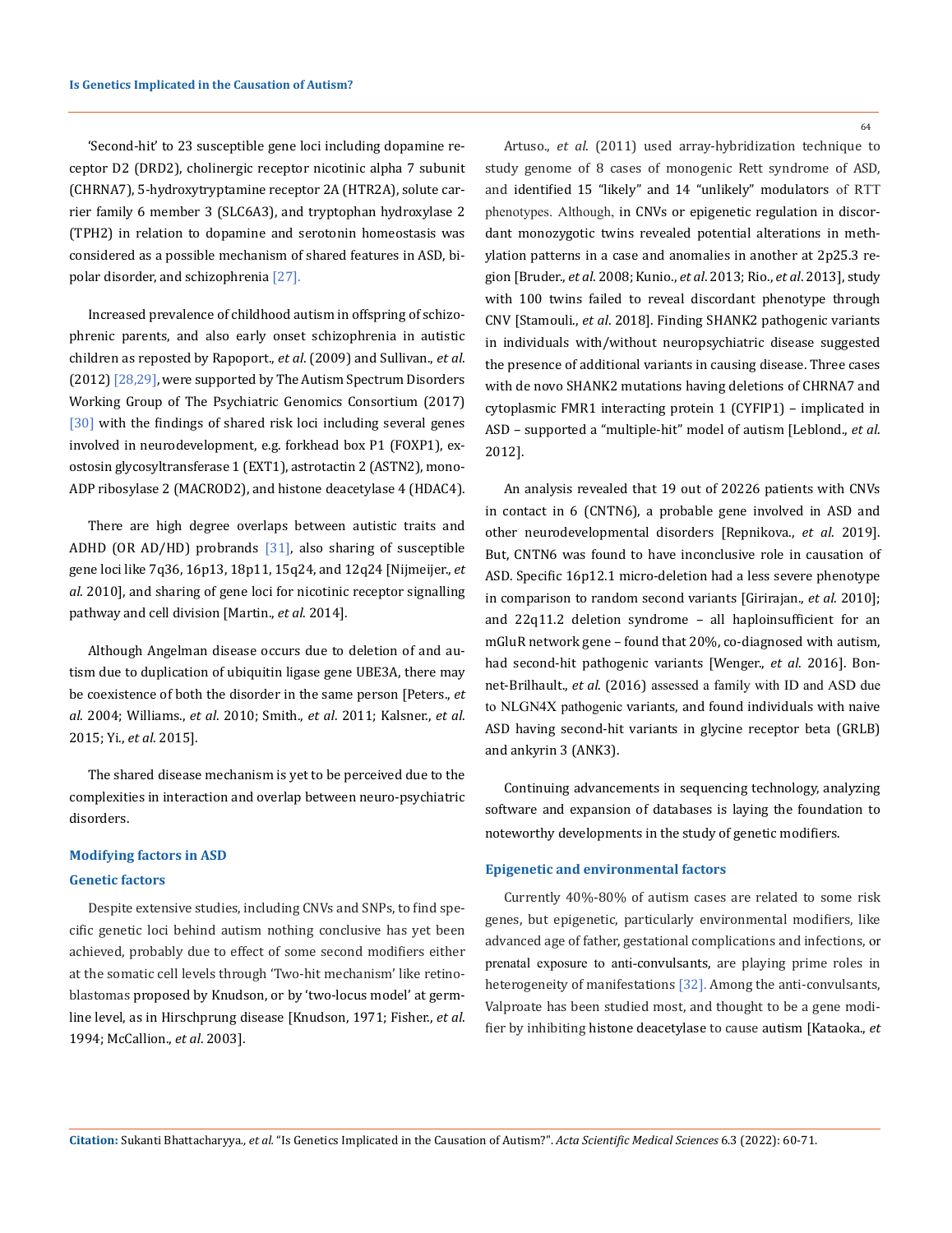*al*. 2013], through apoptotic cell death in the neocortex, decreased proliferation in the ganglionic eminence, increased homeobox A1 (HOXA1) expression, abnormal serotonergic differentiation via Achaete-Scute family BHLH transcription factor 1 (ASCL1) silencing, disrupted serotonin homeostasis in the amygdala, dendritic spine loss, reduced prefrontal dopaminergic activity, and disruption of the glutamatergic/GABAergic balance  $[33]$ .

Impact on the transcriptome of an organism is based on epigenetic link between environmental risk factors and genetic susceptibility might be explored through more GWAS to understand the common ASD epigenomes.

Pro-inflammatory states involving cytokines and interleukins and also microglia could have some physiological and metabolic aetiogenesis of ASD [34,35]. Even dysbiosis of intestinal microbiome is also considered to alter immune function, leading to physiologic impact on learning, memory and behaviour; ultimately to ASD risk [Cao., *et al*. 2013; Bilbo., *et al*. 2015; Zhang., *et al*. 2015]. Beside cytokine related immune disruption, phosphocreatine-related mitochondrial dysfunction are having positive correlation with the severity of ASD manifestations  $[35]$ . Although causal role of such association are yet to be accertained  $[36]$ .

Many of the recent studies suggest equal contribution of both genetic and non-shared environmental factors in aetiology of ASD [Roland., *et al*. 2011; Sandin., *et al*. 2014; Colvert., *et al*. 2015]. Smoking, alcohol intake, intake of valproate and SSRIs, exposure to environmental chemicals, like pesticides, metals, bisphenol A, during gestational period are considered to be major exogenous environmental factors leading to epigenetic changes through altered DNAm or DNMT expression/activity in the aetiogenesis of ASD [37- 41]. But researchers found it extremely difficult in accurately estimating the levels and timings of exposure in the mother and more critically and the foetus  $[36]$ . Among the endogenous environmental factors, major contributors are considered to be paternal age, might be maternal age also, preterm birth, maternal infections and autoimmune disorders, gestational diabetes mellitus (GDM), assisted reproductive technologies (ARTs), hypoxia-related obstetrics complications. Besides this, maternal stress and maternal nutrition are also considered to be important in the aetiology of ASD. Although there are some biologically plausible explanations behind these propositions, but the role of these factors are yet to be ascer65

tained precisely [36]. Preterm labour, multiple births are found to be associated with significant gain of methylation (GOM) in OXTR. Also some epigenetic changes are noted in OXTR, SHANK3, BCL2, apoptosis regulator (BCL2) and RORA through altered DNAm; and hence are related to ASD cases [Leavey., *et al*. 2013; Atladottir., *et al*. 2016]. ART (IVF, ICSI) are related to preterm labour, multiple births, low birth weight, and all of these factors are independently found to be related to ASD [42,43]. Loss of methylation (LOM) is found to be in increased frequency subsequent to application of ART, which goes against the proposition of increased ASD cases following ART [44,45]. Hence, contribution of ART in causation of ASD is controversial [Conti., *et al*. 2013; Schieve., *et al*. 2015]. Paternal age is related to de-novo mutations in ASD probands at an escalated number; [Sanders., *et al*. 2012] and DNAm alterations are observed both in sperms and oocytes [Ge., *et al*. 2015; Milekic., *et al*. 2015]. Hypoxia-related obstetrics complications have significant toll on ASD risks with effect estimate more than 1.4 [46]. Infections during pregnancy [Atladottir., *et al*. 2016; Brown., *et al*. 2012; Lee., *et al*. 2015] and autoimmune disorders [Chen., *et al*. 2016] are having Odds Ratios of 1.24- 1.37 and 1.34 respectively related to increased prevalence of ASD. Maternal obesity and GDM have increased epigenetic alteration of DNAm and hence are considered to be related to causation of ASD, but no convincing data are there to validate such claims [36,47,48]. Maternal stress, assessed through general and social communication scores, were found to be associated with altered DNAm of OXTR, a recurring ASD-risk gene of interest [Rijlaarsdam., *et al*. 2016]. But, specific GxE interaction failed to confirm such association  $[36]$ . Poor maternal nutrition is also considered to be of paramount importance, and it is supported by the fact that folate supplementation helps in reducing the methylation of particular DNA through OCM-SAM pathway; and thus attenuating the ASD risk by OR: 0.61 [Schmidt., *et al*. 2012; Schmidt., *et al*. 2013; Suren., *et al*. 2013].

Studies with large sample sizes are required to elicit reflection of ASD-environment association of stable epigenomes detectable in foetus and neonates, and specific GxE correlation.

#### **Sex-linked factors**

ASD is said to affect males more than females, probably due to more external manifestations in male (aggression or increased repetitive behaviour vs. depression and avoiding demands), likely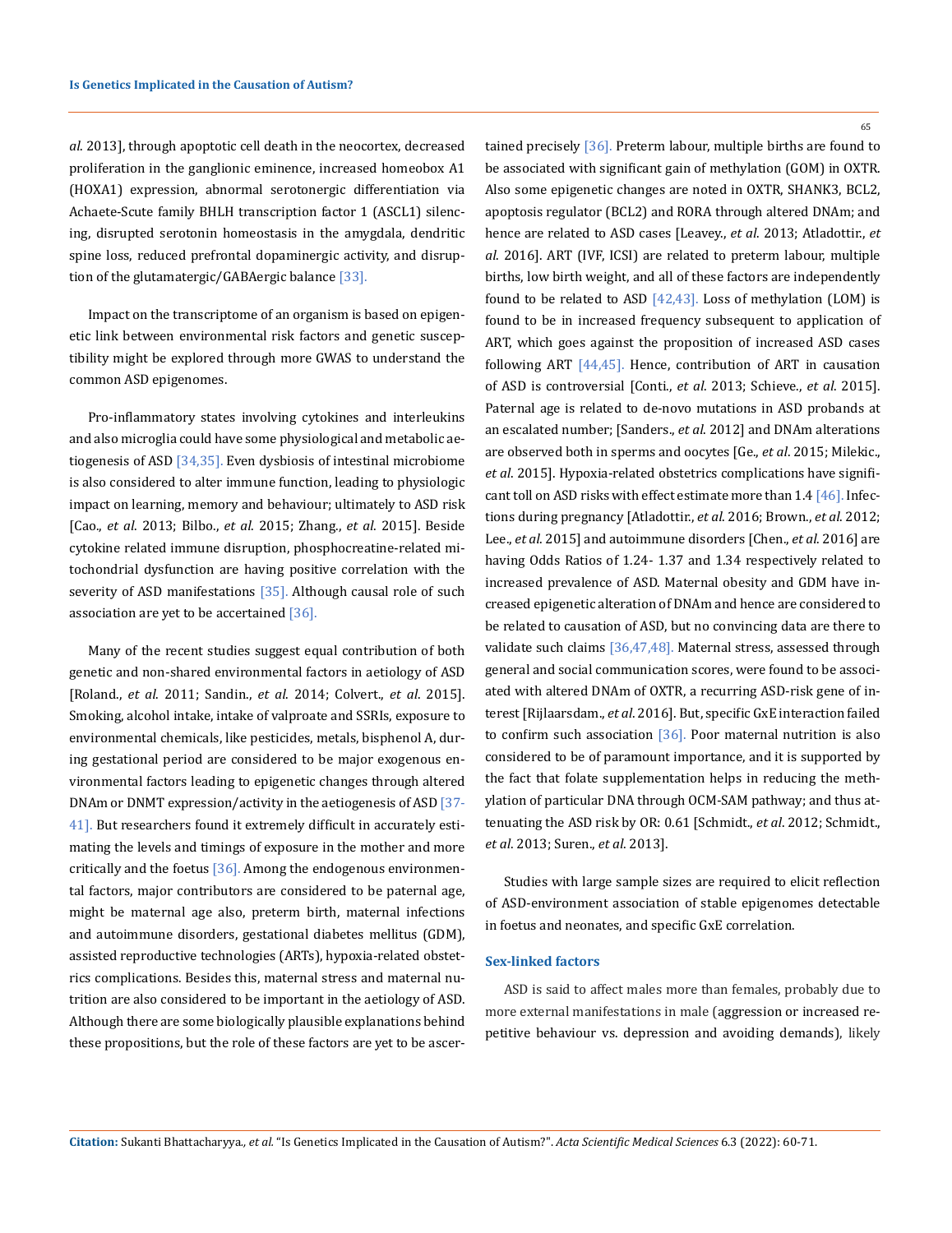being influenced by hormones or genetics [49]. Autism in male manifests at a lower mutational burden [50]; even mothers of autistic boys have more mutation burden, particularly in 15q11- 13 duplication [Cook., *et al*. 1997; Schroer., *et al*. 1998; Gurrieri., *et al.* 1999; Boyar., *et al.* 2001] related to GABA, receptor causing perturbation of GABA signalling in autism [Al-Otaish., *et al*. 2018]. Protective action of oestrogen [Macrì., *et al*. 2010; Hoffman., *et al*. 2016], male predominant expression of chromatin regulation and immune response [51], male-specific down-regulation of *MeCP2* leading to abnormal glutamate activity [Kim., *et al*. 2016] might explain male vulnerability to, if not protection in female from, autism.

Reduced aromatase CYP19A1 activity leading to less conversion of testosterone to oestrogen in adolescent brain of ASD patients [[Sarachana](https://www.ncbi.nlm.nih.gov/pmc/articles/PMC6710438/)., *et al*. 2011; Crider., *et al*. 2014] might be related to diminished RAR activity involving RAR-related orphan receptor A (RORA) gene in susceptible male with autism [Nguyen., *et al*. 2010; Sarachana., *et al*. 2011] by more sex-dependent dysregulation of RORA gene [Hu., *et al*. 2015].

Transcriptomes, with enriched ECM molecules, in female mice might have a protective effect. Sex hormone probably impart divergent modulation [52] in sex-related ASD pathology [Estes., *et al*. 2015; Koyama., *et al*. 2015; Kim., *et al*. 2017; McCarthy., *et al*. 2017; Nadeem., *et al*. 2019] through their contrasting effect on immune system [53]. Analyzing biomarkers from individuals with Asperger's syndrome, Schwarz., *et al*. (2011) found 24 male-specific and 17 female-specific hits, including many immune-related molecules. Testosterone [Hatanaka., *et al*. 2015] also affects spine density, another phenotype strongly implicated in autism [54,55].

Key neurotransmitters, implicated in ASD, like GABA, glutamate, serotonin, and BDNF are modulated by sex hormones [Kim., *et al*. 2016; Saghazade., *et al*. 2017; Al-Otaish., *et al*. 2018; Edwards., *et al*. 2018; Ferri., *et al*. 2018; Garbarino., *et al*. 2018; Zieminska., *et al*. 2018].

Whether sexually dimorphic phenotypes in ASD are modulated by sex hormones or by some other modifiers, are yet to be established through intensive studies in the field.

## **Conclusion**

After having an intensive sojourn through all the works by various scientists across the globe over last 75 years, we have identified a number of chromosomes, multitudes of gene loci, many genetic overlaps, and myriads of modifiers— endocrinal, environmental, and epigenetic. But, all these cannot be funnelled through a single common pathway, or even a specified channel, related to the causation of autism or even ASDs. More intensive studies using more intricate tools, even yet to come out, will have to be undertaken to cognize the arena of genetic background behind ASD.

But, the studies up till now are worthy enough. Through these studies we could identify susceptible and risk genes, their metabolic implications and possible therapeutic approaches to address those, either in ameliorating the manifestations or in preventing the occurrence of autism or ASDs. A lot more studies are sought for to enrich our knowledge in pharmacogenetics related to ASD.

Last, but not the least, to visit www.thetransporters.com which helps children to recognize emotions. Baron-Cohen and his Cambridge University colleagues collaborated with Britain›s National Autistic Society and a film production company created an animated series of vehicles for children, usually fond of toy carriages. In such a manner, toy trains, trams, trucks with human faces could display various facial expressions appropriately to the situation. Watching these programs for a long time at their bedrooms, autistic children gradually got tuned up with these expressions. With such intervention over a tangible period of time, autistic children could even react to different expressions like their non-autistic peers in the schools. This implies that specially designed training programs can induce social connectivity among the autistic children. Simultaneously, it raises a pertinent question; is autism or ASD is a special type of psycho-social developmental delay? And this question evokes another possibility of explaining autism as a phenomenon of delay in mirror neuron development.

To conclude, it can be said that genetics is highly implicated in, but not solely related to the causation of autism.

## **Glossary**

(Table 1)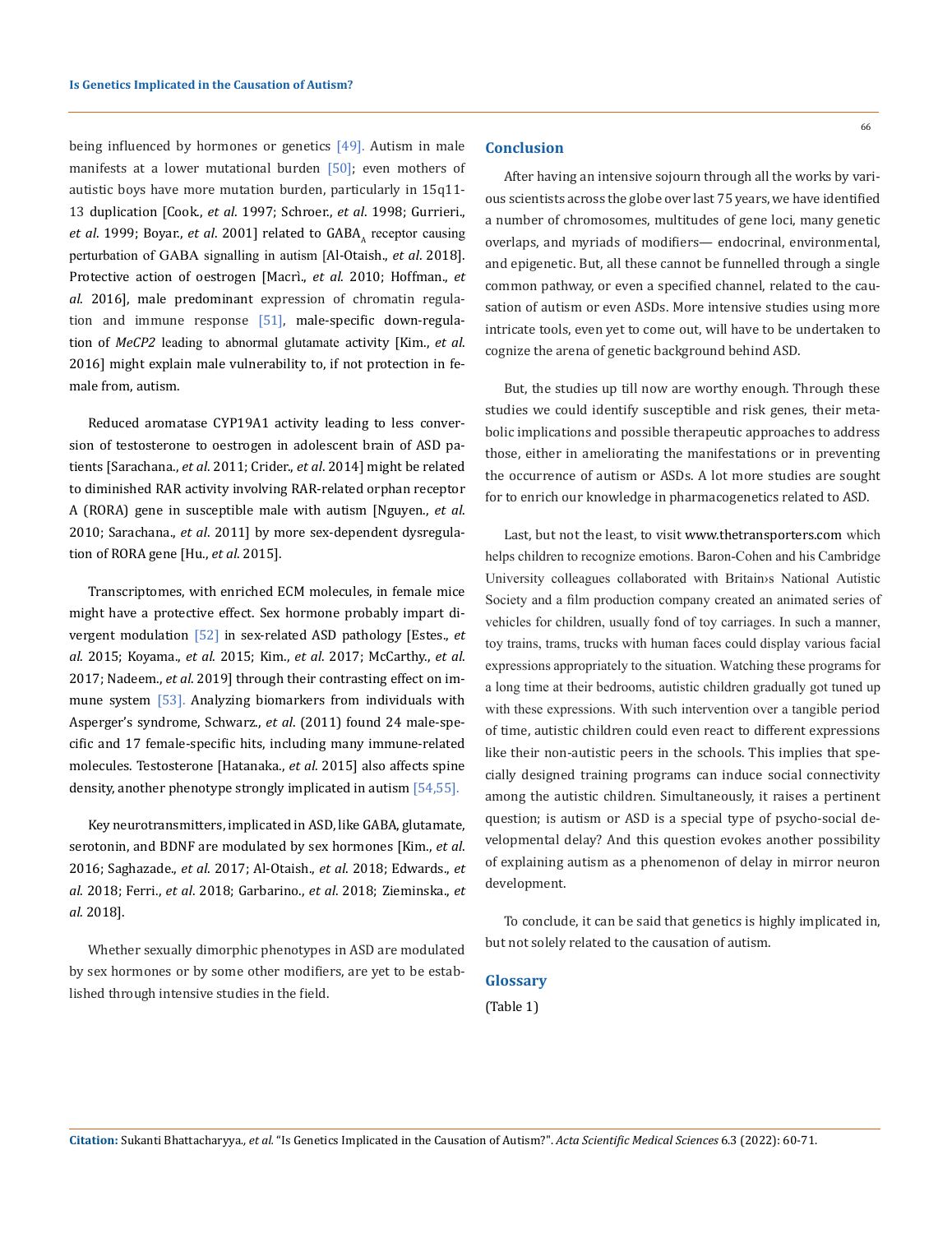| Angelman syndrome                     | Angelman syndrome is a genetic disorder resulting in delayed development, problems with speech and<br>balance, intellectual disability, occasional seizures, and ataxic gait. The subjects have happy and excitable<br>personalities with frequent smiles or laughs.                                                                                                                                                                                                                                                                                                                                                                                                                                                            |
|---------------------------------------|---------------------------------------------------------------------------------------------------------------------------------------------------------------------------------------------------------------------------------------------------------------------------------------------------------------------------------------------------------------------------------------------------------------------------------------------------------------------------------------------------------------------------------------------------------------------------------------------------------------------------------------------------------------------------------------------------------------------------------|
| Array Hybridization                   | Array comparative genomic hybridization (aCGH), which is also known as microarray-based comparative<br>genomic hybridization, is a genome scale molecular cytogenetic technique for the detection of changes in<br>the chromosomal copy number.                                                                                                                                                                                                                                                                                                                                                                                                                                                                                 |
| ASD                                   | Autism Spectrum Disorder (ASD) is a complex neurodevelopmental condition that is associated with per-<br>sistent challenges in social interactions, verbal and non-verbal communications, and restricted repetitive<br>patterns of behaviour.                                                                                                                                                                                                                                                                                                                                                                                                                                                                                   |
| Asperger's syndrome                   | Asperger's syndrome (AS), also known as Asperger's, is a neurodevelopmental disorder characterized by<br>significant difficulties in social interaction and nonverbal communication, along with restricted, repetitive<br>patterns of behaviour.                                                                                                                                                                                                                                                                                                                                                                                                                                                                                |
| Autism                                | Autism is a non-progressive, but persistent, neurological disorder, which onsets before the third year of<br>life, and significantly affects both verbal and non-verbal communications and social interactions.                                                                                                                                                                                                                                                                                                                                                                                                                                                                                                                 |
| Complex genetics                      | A term used to explain genetic inheritance pattern resulting from the interactions among many genes<br>and also with the environment, where the resulting phenotypes are not readily explainable by Mendelian<br>genetics.                                                                                                                                                                                                                                                                                                                                                                                                                                                                                                      |
| Concordance                           | The rate at which a second individual, such as the second sibling of a pair, or the second twin, has the<br>same phenotype as the first.                                                                                                                                                                                                                                                                                                                                                                                                                                                                                                                                                                                        |
| <b>Copy Number Variation</b><br>(CNV) | A copy number variation refers to the variation in the number of copies of a particular gene from one<br>individual to the next.                                                                                                                                                                                                                                                                                                                                                                                                                                                                                                                                                                                                |
| De novo                               | Anew. A biological process or entity that has begun again. De means "from" and novo means "new".                                                                                                                                                                                                                                                                                                                                                                                                                                                                                                                                                                                                                                |
| <b>DSM</b>                            | Diagnostic and Statistical Manual of Mental Disorders (DSM) developed by the American Psychiatric As-<br>sociation in collaboration with other groups of mental health professionals published the first edition of<br>the DSM (DSM-I) in 1952. Six editions, including DSM IV TR, have yet been published .The DSM-5 (2013)<br>[the roman numerals are no longer used] is the official psychiatric coding system used in the United<br>States. The organization of disorders in DSM-5 attempts to follow the lifespan. Thus, neurodevelopmental<br>disorders that occur in early life are listed first in the classification system, and neurocognitive disorders<br>that occurred toward the end of the life are listed last. |
| Endophenotype                         | A heritable phenotypic feature that is closely related to a disorder, but represents a more narrow or<br>simple component than the disorder itself. An endophenotype should be observed in first degree relatives<br>more frequently than in the general population and may be quantitative rather than binary.                                                                                                                                                                                                                                                                                                                                                                                                                 |
| Epigenetic                            | Beyond genetics. Changes in DNA methylation pattern without changing the base sequences of DNA; or<br>post-translation modifications on Histone proteins - usually methylation or acetylation- that results in<br>chromatin compaction and hence the state of gene transcription is called epigenetic changes.                                                                                                                                                                                                                                                                                                                                                                                                                  |
| Fragile X syndrome                    | Fragile X syndrome (FXS) is a genetic disorder caused by mutations in the FMR1 (fragile X mental retarda-<br>tion 1) gene and characterized by mild-to-moderate intellectual disability. The FXS individuals do not syn-<br>thesise the FMR1 protein, which is required for normal brain development. Males are more affected than<br>the females. Despite having various degrees of ID, there may be gaze avoidance, attention deficit, shyness,<br>social anxiety, and even fits in some cases.                                                                                                                                                                                                                               |
| GWAS                                  | Genome-wide association studies associate specific genetic variations with particular diseases. In this<br>method large scale scanning of the entire genomes of many different people identify genetic markers that<br>can be used to predict the presence of a disease.                                                                                                                                                                                                                                                                                                                                                                                                                                                        |
| Heritability                          | This refers to the extent to which a particular trait is solely due to the variation in the inherited DNA<br>sequence and not due to any contribution from the environment. A heritability of 1.0 indicates that a trait<br>is 100% heritable.                                                                                                                                                                                                                                                                                                                                                                                                                                                                                  |
| Homeobox                              | A group of genes that co-ordinately regulates the development, cell-differentiation and morphogenesis of<br>a multi-cellular organism. It was first discovered in the fruit fly Drosophila.                                                                                                                                                                                                                                                                                                                                                                                                                                                                                                                                     |

**Citation:** Sukanti Bhattacharyya*., et al.* "Is Genetics Implicated in the Causation of Autism?". *Acta Scientific Medical Sciences* 6.3 (2022): 60-71.

67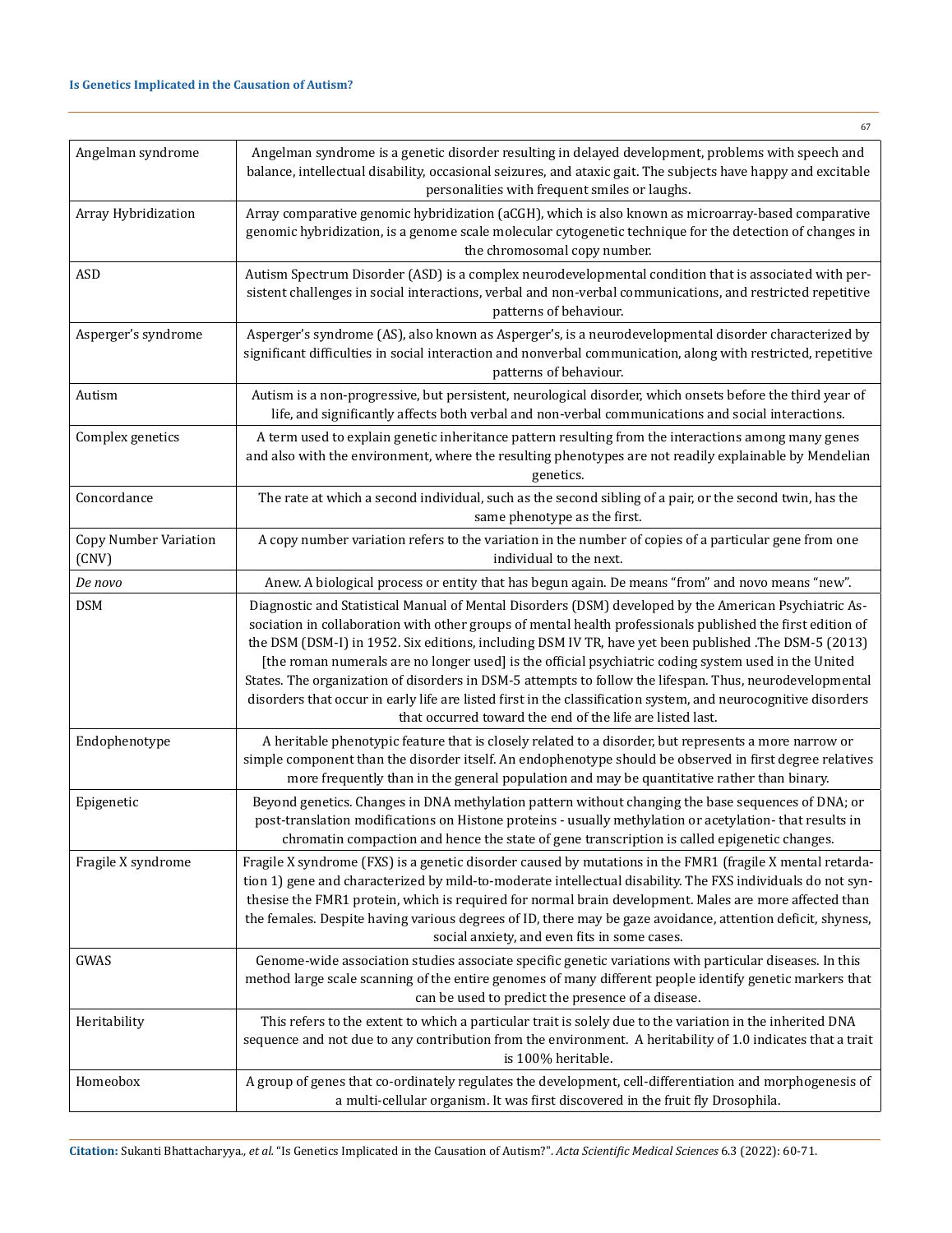# **Is Genetics Implicated in the Causation of Autism?**

|                                 | 68                                                                                                                                                                                                                                                                                                                                                                                                                                                                        |
|---------------------------------|---------------------------------------------------------------------------------------------------------------------------------------------------------------------------------------------------------------------------------------------------------------------------------------------------------------------------------------------------------------------------------------------------------------------------------------------------------------------------|
| <b>HTS</b>                      | High throughput sequencing (HTS), also next generation sequencing (NGS), is a comprehensive term used<br>to describe technologies that sequence multiple DNA and RNA molecules in parallel, enabling hundreds<br>of millions of DNA and RNA molecules to be sequenced at a time in a very cost-effective manner. It is in<br>contrast to Sanger's low throughput sequencing.                                                                                              |
| ID                              | Intellectual disability (ID), once called mental retardation, is characterized by below-average intelligence<br>or mental ability and a lack of skills necessary for day-to-day living. People with intellectual disabilities<br>can and do learn new skills, but they learn more slowly. There are varying degrees of intellectual<br>disability and limitations in adaptive behaviour, from mild to profound.                                                           |
| Mendelian inheritance           | A dominant or recessive pattern of inheritance first defined by Gregor Johann Mendel.                                                                                                                                                                                                                                                                                                                                                                                     |
| Microarray                      | Microarray analysis technique is a high-throughput hybridization approach capable of providing informa-<br>tion on the genome wide transcriptome or proteome profiles.                                                                                                                                                                                                                                                                                                    |
| Penetrance                      | For a specific genotype the extent to which a particular phenotype is observed is called penetrance. Pen-<br>etrance is always relative to the phenotype in question.                                                                                                                                                                                                                                                                                                     |
| Pleiotropy                      | When a gene influences more than one phenotype.                                                                                                                                                                                                                                                                                                                                                                                                                           |
| Polymorphism                    | A gene is said to be polymorphic if more than one allele occupies the same genetic locus within a popula-<br>tion.                                                                                                                                                                                                                                                                                                                                                        |
| Proband                         | A person who serves as the starting point of a genetic study of a family.                                                                                                                                                                                                                                                                                                                                                                                                 |
| Rett syndrome                   | Rett syndrome (RTT), also RTS, cerebroatrophic hyperammonaemia, is rare genetic mutation affecting<br>brain development in females that typically becomes apparent after 6-18 months of age, with symptoms<br>including impairments in language and coordination and repetitive movements, besides having slower<br>growth, difficulty in walking, and a smaller head size.                                                                                               |
| Schuurs-Hoeijmakers<br>syndrome | Schuurs-Hoeijmakers syndrome is a rare disease characterized by intellectual disability and dysmorphic<br>facial features among various physical abnormalities due to PACS1 mutation.                                                                                                                                                                                                                                                                                     |
| SNP                             | The substitution of a single nucleotide at a specific position in the genome when present in a sufficiently<br>large fraction of the population is known as single-nucleotide polymorphism.                                                                                                                                                                                                                                                                               |
| SNV                             | A single-nucleotide variant is a variation in a single nucleotide without any limitations of frequency. SNVs<br>may arise in somatic cells.                                                                                                                                                                                                                                                                                                                               |
| Somatic Mosaicism               | Somatic mosaicism refers to the simultaneous occurrence of two genetically distinct populations of cells<br>within an individual. In contrast to inherited mutations, somatic mosaic mutations may affect only a por-<br>tion of the body and are not transmitted to progeny.                                                                                                                                                                                             |
| Tuberous sclerosis              | Tuberous sclerosis is a rare disease that causes tumours, or growths, in the brain and other organs. These<br>growths can occur in the skin, kidneys, eyes, heart, or lungs. They are usually benign (non-cancerous).<br>Along with hypopigmented macules, facial angiofibromas, growths under or around the nails, pitted teeth,<br>coughing or shortness of breath, symptoms of tuberous sclerosis also include mental disabilities, develop-<br>mental delays and ASD. |
| Two-hit Mechanism               | The Knudson hypothesis, also the two-hit hypothesis, is the hypothesis that most tumour suppressor<br>genes require both alleles to be in activated, either through mutations or through epigenetic silencing, to<br>cause phenotypic change. This hypothesis is also applied in explaining any neuro-psychiatric disorders<br>including schizophrenia                                                                                                                    |
| <b>WES</b>                      | Whole genome or whole-exome sequencing refers to the sequence information of the entire genome or its<br>protein coding regions (exome). It utilizes the high-throughput next generation sequencing technique.                                                                                                                                                                                                                                                            |

**Table 1**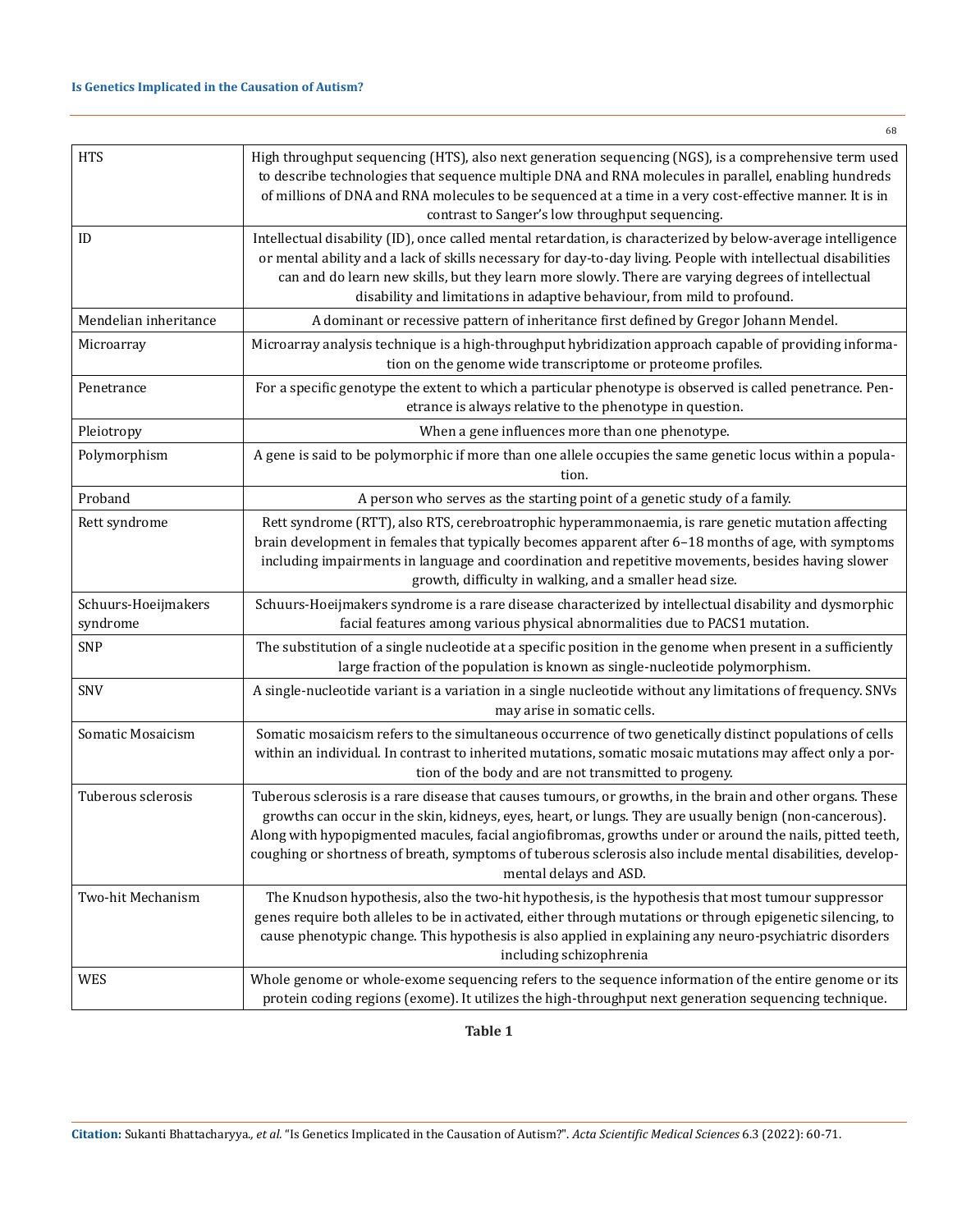## **Acknowledgement**

The authors, hereby, acknowledge the contributions made by Dr. Mrinal Kanti Bhattacharyya (Professor, Department of Biochemistry, School of Life Sciences, University of Hyderabad, Hyderabad Central University Rd, CUC, Gachibowli, Telangana 500046, India) and Dr. Damodar Prasad Goswami (Professor, Department of Mathematics, Netaji Subhash Engineering College, Panchpota, Garia, Kolkata, West Bengal 700152, India) in gathering knowledge on the matter, accumulating research articles, formulating the base work and in holistic development of the review article.

#### **Conflict of Interest**

The authors had no monetary interest or conflict of interest while developing this review article.

# **Bibliography**

- 1. Maenner MJ., *et al*[. "Prevalence of Autism Spectrum Disorder](http://dx.doi.org/10.15585/mmwr.ss6904a1)  [Among Children Aged 8 Years — Autism and Developmen](http://dx.doi.org/10.15585/mmwr.ss6904a1)[tal Disabilities Monitoring Network, 11 Sites, United States,](http://dx.doi.org/10.15585/mmwr.ss6904a1)  2016". (*[MMWR\) Surveillance Summaries](http://dx.doi.org/10.15585/mmwr.ss6904a1)* 69 (2020): 1-12.
- 2. Loomes R., *et al*[. "What is the male-to-female ratio in autism](https://pubmed.ncbi.nlm.nih.gov/28545751/)  [spectrum disorder? A systematic review and meta-analysis".](https://pubmed.ncbi.nlm.nih.gov/28545751/)  *[Journal of the American Academy of Child and Adolescent Psy](https://pubmed.ncbi.nlm.nih.gov/28545751/)chiatry* [56 \(2017\): 466-474.](https://pubmed.ncbi.nlm.nih.gov/28545751/)
- 3. Lai MC., *et al*. "Autism". *Lancet* [383 \(2014\): 896-910.](https://pubmed.ncbi.nlm.nih.gov/24074734/)
- 4. Kanner L. "Autistic disturbances of affective contact". *Nervous Child* 2 (1943): 217-250.
- 5. [Chaste P and Leboyer M. "Autism risk factors: genes, environ](https://www.researchgate.net/publication/233889572_Autism_risk_factors_Genes_environment_and_gene-environment_interactions)[ment, and gene-environment interactions".](https://www.researchgate.net/publication/233889572_Autism_risk_factors_Genes_environment_and_gene-environment_interactions) *Dialogues in Clinical Neuroscience* [14 \(2012\): 281-292.](https://www.researchgate.net/publication/233889572_Autism_risk_factors_Genes_environment_and_gene-environment_interactions)
- 6. Constantino J N., *et al*[. "Sibling recurrence and the genetic epi](https://ajp.psychiatryonline.org/doi/full/10.1176/appi.ajp.2010.09101470)demiology of autism". *[The American Journal of Psychiatry](https://ajp.psychiatryonline.org/doi/full/10.1176/appi.ajp.2010.09101470)* 167 [\(2010\): 1349-1356.](https://ajp.psychiatryonline.org/doi/full/10.1176/appi.ajp.2010.09101470)
- 7. Risch N., *et al*[. "Familial recurrence of autism spectrum disor](https://ajp.psychiatryonline.org/doi/full/10.1176/appi.ajp.2014.13101359)[der: evaluating genetic and environmental contributions".](https://ajp.psychiatryonline.org/doi/full/10.1176/appi.ajp.2014.13101359) *The [American Journal of Psychiatry](https://ajp.psychiatryonline.org/doi/full/10.1176/appi.ajp.2014.13101359)* 171 (2014): 1206-1213.
- 8. Sandin S., *et al*[. "The familial risk of autism".](https://jamanetwork.com/journals/jama/fullarticle/1866100) *JAMA* 311 (2014): [1770-1777.](https://jamanetwork.com/journals/jama/fullarticle/1866100)
- 9. [IMGSAC. "Full genome screen for autism with evidence for](https://academic.oup.com/hmg/article/7/3/571/2901515)  [linkage to a region on chromosome 7q | human molecular ge](https://academic.oup.com/hmg/article/7/3/571/2901515)netics | oxford academic". *[Human Molecular Genetics](https://academic.oup.com/hmg/article/7/3/571/2901515)* 7 (1998): [571-578.](https://academic.oup.com/hmg/article/7/3/571/2901515)
- 10. International Molecular Genetic Study of Autism Consortium [IMGSAC]. "A genomewide screen for autism: strong evidence for linkage to chromosomes 2q, 7q, and 16p". *American Journal of Human Genetics* 69 (2001): 570-581.
- 11. Stern D., *et al*[. "Association of the missense variant p.Arg203Trp](https://pubmed.ncbi.nlm.nih.gov/28111752/)  [in PACS1 as a cause of intellectual disability and seizures".](https://pubmed.ncbi.nlm.nih.gov/28111752/)  *[Clinical Genetics](https://pubmed.ncbi.nlm.nih.gov/28111752/)* 92 (2017): 221-223.
- 12. Woodbury-Smith M., *et al*[. "Progress in the genetics of autism](https://onlinelibrary.wiley.com/doi/full/10.1111/dmcn.13717)  spectrum disorder". *[Developmental Medicine and Child Neurol](https://onlinelibrary.wiley.com/doi/full/10.1111/dmcn.13717)ogy* [60 \(2018\): 445-451.](https://onlinelibrary.wiley.com/doi/full/10.1111/dmcn.13717)
- 13. [Schmunk G and Gargus J J. "Channelopathy pathogenesis in au](https://www.frontiersin.org/articles/10.3389/fgene.2013.00222/full)[tism spectrum disorders".](https://www.frontiersin.org/articles/10.3389/fgene.2013.00222/full) *Frontiers in Genetics* 4 (2013): 222.
- 14. Giovedí S., *et al*. "Involvement of synaptic genes in the pathogenesis of autism spectrum disorders: the case of synapsins". *Frontiers in Pediatrics* 2 (2014): 94.
- 15. Stessman H A F., *et al*[. "Targeted sequencing identifies 91 neu](https://www.nature.com/articles/ng.3792)[rodevelopmental disorder risk genes with autism and devel](https://www.nature.com/articles/ng.3792)[opmental disability biases".](https://www.nature.com/articles/ng.3792) *Nature Genetics* 49 (2017): 515- [526.](https://www.nature.com/articles/ng.3792)
- 16. De Rubeis S., *et al*[. "Synaptic, transcriptional and chromatin](https://www.nature.com/articles/nature13772)  [genes disrupted in autism".](https://www.nature.com/articles/nature13772) *Nature* 515 (2014): 209-215.
- 17. Lim ET., *et al*[. "Rates, distribution and implications of postzy](https://www.nature.com/articles/nn.4598)[gotic mosaic mutations in autism spectrum disorder".](https://www.nature.com/articles/nn.4598) *Nature Neuroscience* [20 \(2017\): 1217-1224.](https://www.nature.com/articles/nn.4598)
- 18. Ronemus M., *et al*[. "The role of de novo mutations in the genet](https://pubmed.ncbi.nlm.nih.gov/24430941/)[ics of autism spectrum disorders".](https://pubmed.ncbi.nlm.nih.gov/24430941/) *Nature Reviews Genetics* 15 [\(2014\): 133-141.](https://pubmed.ncbi.nlm.nih.gov/24430941/)
- 19. Gilissen C., *et al*[. "Genome sequencing identifies major causes](https://www.nature.com/articles/nature13394)  [of severe intellectual disability".](https://www.nature.com/articles/nature13394) *Nature* 511 (2014): 344-347.
- 20. Pizzo L., *et al*[. "Rare variants in the genetic background modu](https://www.nature.com/articles/s41436-018-0266-3)[late cognitive and developmental phenotypes in individuals](https://www.nature.com/articles/s41436-018-0266-3)  [carrying disease-associated variants".](https://www.nature.com/articles/s41436-018-0266-3) *Genetic Medicine* 21 [\(2016\) 91:6-825.](https://www.nature.com/articles/s41436-018-0266-3)
- 21. [The Autism Genome Project Consortium P.,](https://www.nature.com/articles/ng1985) *et al*. "Mapping [autism risk loci using genetic linkage and chromosomal rear](https://www.nature.com/articles/ng1985)rangements". *Nature Genetics* [39 \(2007\): 319-328.](https://www.nature.com/articles/ng1985)
- 22. Duffney L J., *et al*[. "Epigenetics and autism spectrum disorder:](https://onlinelibrary.wiley.com/doi/10.1002/ajmg.b.32631)  [a report of an autism case with mutation in H1 linker histone](https://onlinelibrary.wiley.com/doi/10.1002/ajmg.b.32631)  HIST1H1E and literature review". *[American Journal of Medical](https://onlinelibrary.wiley.com/doi/10.1002/ajmg.b.32631)  Genetics* [177 \(2018\): 426-433.](https://onlinelibrary.wiley.com/doi/10.1002/ajmg.b.32631)

**Citation:** Sukanti Bhattacharyya*., et al.* "Is Genetics Implicated in the Causation of Autism?". *Acta Scientific Medical Sciences* 6.3 (2022): 60-71.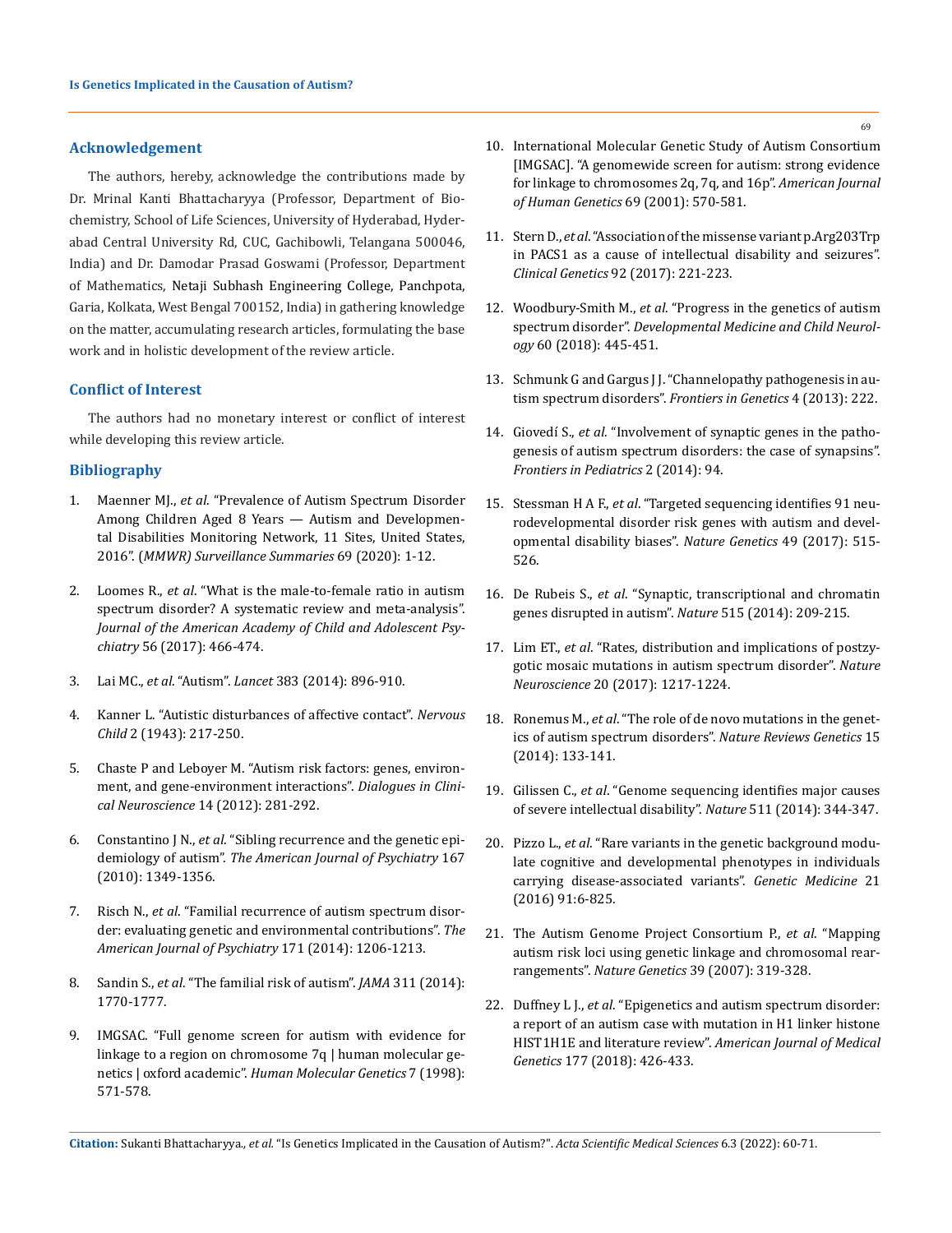- 23. [Kubota T andMochizuki K. "Epigenetic effect of environmental](https://www.mdpi.com/1660-4601/13/5/504)  [factors on autism spectrum disorders".](https://www.mdpi.com/1660-4601/13/5/504) *International Journal [of Environmental Research and Public Health](https://www.mdpi.com/1660-4601/13/5/504)* 13 (2016): E504.
- 24. [Cross-Disorder Group of the Psychiatric Genomics Consor](https://www.thelancet.com/journals/lancet/article/PIIS0140-6736(12)62129-1/fulltext)[tium. "Identification of risk loci with shared effects on five ma](https://www.thelancet.com/journals/lancet/article/PIIS0140-6736(12)62129-1/fulltext)[jor psychiatric disorders: a genome-wide analysis".](https://www.thelancet.com/journals/lancet/article/PIIS0140-6736(12)62129-1/fulltext) *Lancet* 381 [\(2013\): 1371-1379.](https://www.thelancet.com/journals/lancet/article/PIIS0140-6736(12)62129-1/fulltext)
- 25. [Cross-Disorder Group of the Psychiatric Genomics Consortium](https://pubmed.ncbi.nlm.nih.gov/23933821/)  Lee SH., *et al*[. "Genetic relationship between five psychiatric](https://pubmed.ncbi.nlm.nih.gov/23933821/)  [disorders estimated from genome-wide SNPs".](https://pubmed.ncbi.nlm.nih.gov/23933821/) *Nature Genetics* [45 \(2013\): 984-994.](https://pubmed.ncbi.nlm.nih.gov/23933821/)
- 26. Schork A J., *et al*[. "A genome-wide association study of shared](https://www.nature.com/articles/s41593-018-0320-0)  [risk across psychiatric disorders implicates gene regulation](https://www.nature.com/articles/s41593-018-0320-0)  [during fetal neurodevelopment".](https://www.nature.com/articles/s41593-018-0320-0) *Nature Neuroscience* 22 [\(2019\): 353-361.](https://www.nature.com/articles/s41593-018-0320-0)
- 27. Khanzada N S., *et al*[. "Gene Analytics pathway analysis and](https://www.mdpi.com/1422-0067/18/3/527)  [genetic overlap among autism spectrum disorder, bipolar dis](https://www.mdpi.com/1422-0067/18/3/527)order and schizophrenia". *[International Journal of Molecular](https://www.mdpi.com/1422-0067/18/3/527)  Sciences* [18 \(2017\): E527.](https://www.mdpi.com/1422-0067/18/3/527)
- 28. Rapoport J., *et al*[. "Autism spectrum disorders and childhood](https://pubmed.ncbi.nlm.nih.gov/19218893/)[onset schizophrenia: clinical and biological contributions to a](https://pubmed.ncbi.nlm.nih.gov/19218893/)  relation revisited". *[Journal of the American Academy of Child](https://pubmed.ncbi.nlm.nih.gov/19218893/)  [and Adolescent Psychiatry](https://pubmed.ncbi.nlm.nih.gov/19218893/)* 48 (2009): 10-18.
- 29. Sullivan P F., *et al*[. "Family history of schizophrenia and bipolar](https://pubmed.ncbi.nlm.nih.gov/22752149/)  [disorder as risk factors for autism".](https://pubmed.ncbi.nlm.nih.gov/22752149/) *Archives of General Psychiatry* [69 \(2012\): 1099-1103.](https://pubmed.ncbi.nlm.nih.gov/22752149/)
- 30. [The Autism Spectrum Disorders Working Group of The Psy](https://molecularautism.biomedcentral.com/articles/10.1186/s13229-017-0137-9)[chiatric Genomics Consortium. "Meta-analysis of GWAS of over](https://molecularautism.biomedcentral.com/articles/10.1186/s13229-017-0137-9)  [16,000 individuals with autism spectrum disorder highlights a](https://molecularautism.biomedcentral.com/articles/10.1186/s13229-017-0137-9)  [novel locus at 10q24.32 and a significant overlap with schizo](https://molecularautism.biomedcentral.com/articles/10.1186/s13229-017-0137-9)phrenia". *[Molecular Autism](https://molecularautism.biomedcentral.com/articles/10.1186/s13229-017-0137-9)* 8 (2017): 21.
- 31. Stergiakouli E., *et al*[. "Shared genetic influences between di](https://molecularautism.biomedcentral.com/articles/10.1186/s13229-017-0131-2)[mensional ASD and ADHD symptoms during child and adoles](https://molecularautism.biomedcentral.com/articles/10.1186/s13229-017-0131-2)cent development". *[Molecular Autism](https://molecularautism.biomedcentral.com/articles/10.1186/s13229-017-0131-2)* 8 (2017): 18.
- 32. Ohkawara T., *et al*[. "Maternal viral infection during pregnancy](https://pubmed.ncbi.nlm.nih.gov/24780604/)  [impairs development of fetal serotonergic neurons".](https://pubmed.ncbi.nlm.nih.gov/24780604/) *Brain Development* [37 \(2015\): 88-93.](https://pubmed.ncbi.nlm.nih.gov/24780604/)
- 33. Dufour-Rainfray D., *et al*[. "Behavior and serotonergic disor](https://pubmed.ncbi.nlm.nih.gov/20036713/)[ders in rats exposed prenatally to valproate: a model for au](https://pubmed.ncbi.nlm.nih.gov/20036713/)tism". *[Neuroscience Letter](https://pubmed.ncbi.nlm.nih.gov/20036713/)* 470 (2010): 55-59.
- 34. [Nardone S and Elliott E. "The interaction between the immune](https://pubmed.ncbi.nlm.nih.gov/27462204/)  [system and epigenetics in the etiology of Autism Spectrum dis](https://pubmed.ncbi.nlm.nih.gov/27462204/)orders". *[Frontiers in Neuroscience](https://pubmed.ncbi.nlm.nih.gov/27462204/)* 10 (2016): 329.
- 35. [Rossignol DA and Frye RE. "A review of research trends in](https://pubmed.ncbi.nlm.nih.gov/22143005/)  [physiological abnormalities in autism spectrum disorders:](https://pubmed.ncbi.nlm.nih.gov/22143005/)  [immune dysregulation, inflammation, oxidative stress, mito](https://pubmed.ncbi.nlm.nih.gov/22143005/)[chondrial dysfunction and environmental toxicant exposures".](https://pubmed.ncbi.nlm.nih.gov/22143005/)  *[Molecular Psychiatry](https://pubmed.ncbi.nlm.nih.gov/22143005/)* 17.4 (2012): 389-401.
- 36. [Siu MT and Weksberg R. "Epigenetics of Autism Spectrum](https://pubmed.ncbi.nlm.nih.gov/28523541/)  Disorder". *[Advances in Experimental Medicine and Biology](https://pubmed.ncbi.nlm.nih.gov/28523541/)* 978 [\(2017\): 63-90.](https://pubmed.ncbi.nlm.nih.gov/28523541/)
- 37. Dufour-Rainfray D., *et al*[. "Fetal exposure to teratogens: evi](https://pubmed.ncbi.nlm.nih.gov/21195109/)[dence of genes involved in autism".](https://pubmed.ncbi.nlm.nih.gov/21195109/) *Neuroscience and Biobehavioral Reviews* [35.5 \(2011\): 1254-1265.](https://pubmed.ncbi.nlm.nih.gov/21195109/)
- 38. [Kim YS and Leventhal BL. "Genetic epidemiology and insights](https://pubmed.ncbi.nlm.nih.gov/25483344/)  [into interactive genetic and environmental effects in autism](https://pubmed.ncbi.nlm.nih.gov/25483344/)  spectrum disorders". *[Biological Psychiatry](https://pubmed.ncbi.nlm.nih.gov/25483344/)* 77.1 (2015): 66-74.
- 39. Lee KW., *et al*[. "Prenatal exposure to maternal cigarette smok](https://pubmed.ncbi.nlm.nih.gov/25325234/)[ing and DNA methylation: epigenome-wide association in a](https://pubmed.ncbi.nlm.nih.gov/25325234/)  [discovery sample of adolescents and replication in an inde](https://pubmed.ncbi.nlm.nih.gov/25325234/)[pendent cohort at birth through 17 years of age".](https://pubmed.ncbi.nlm.nih.gov/25325234/) *Environmen[tal Health Perspectives](https://pubmed.ncbi.nlm.nih.gov/25325234/)* 123.2 (2015): 193-199.
- 40. Roullet FI., *et al*[. "In utero exposure to valproic acid and au](https://www.researchgate.net/publication/235441265_In_Utero_exposure_to_valproic_acid_and_autism-a_current_review_of_clinical_and_animal_studies)[tism—a current review of clinical and animal studies".](https://www.researchgate.net/publication/235441265_In_Utero_exposure_to_valproic_acid_and_autism-a_current_review_of_clinical_and_animal_studies) *Neuro[toxicology and Teratology](https://www.researchgate.net/publication/235441265_In_Utero_exposure_to_valproic_acid_and_autism-a_current_review_of_clinical_and_animal_studies)* 36 (2013): 47-56.
- 41. Yaoi T., *et al*[. "Genome-wide analysis of epigenomic alterations](https://pubmed.ncbi.nlm.nih.gov/18804091/)  [in fetal mouse forebrain after exposure to low doses of bisphe](https://pubmed.ncbi.nlm.nih.gov/18804091/)nol A". *[Biochemical and Biophysical Research Communications](https://pubmed.ncbi.nlm.nih.gov/18804091/)*  [376.3 \(2008\): 563-567.](https://pubmed.ncbi.nlm.nih.gov/18804091/)
- 42. Gardener H., *et al*[. "Perinatal and neonatal risk factors for](https://pubmed.ncbi.nlm.nih.gov/21746727/)  [autism: a comprehensive meta-analysis".](https://pubmed.ncbi.nlm.nih.gov/21746727/) *Pediatrics* 128.2 [\(2011\): 344-355.](https://pubmed.ncbi.nlm.nih.gov/21746727/)
- 43. Grafodatskaya D., *et al*[. "The health risks of ART".](https://www.ncbi.nlm.nih.gov/pmc/articles/PMC3566846/) *EMBO Report* [14.2 \(2013\): 129-135.](https://www.ncbi.nlm.nih.gov/pmc/articles/PMC3566846/)
- 44. DeBaun MR., *et al*[. "Association of in vitro fertilization with](https://pubmed.ncbi.nlm.nih.gov/12439823/)  [Beckwith-Wiedemann syndrome and epigenetic alterations](https://pubmed.ncbi.nlm.nih.gov/12439823/)  of LIT1 and H19". *[American Journal of Human Genetics](https://pubmed.ncbi.nlm.nih.gov/12439823/)* 72.1 [\(2003\): 156-160.](https://pubmed.ncbi.nlm.nih.gov/12439823/)
- 45. Sutcliffe AG., *et al*[. "Assisted reproductive therapies and im](https://pubmed.ncbi.nlm.nih.gov/16361294/)[printing disorders—a preliminary British survey".](https://pubmed.ncbi.nlm.nih.gov/16361294/) *Human Reproduction* [21.4 \(2006\): 1009-1011.](https://pubmed.ncbi.nlm.nih.gov/16361294/)
- 46. Froehlich-Santino W., *et al*[. "Prenatal and perinatal risk factors](https://pubmed.ncbi.nlm.nih.gov/24726638/)  [in a twin study of autism spectrum disorders".](https://pubmed.ncbi.nlm.nih.gov/24726638/) *Journal of Psy[chiatric Research](https://pubmed.ncbi.nlm.nih.gov/24726638/)* 54 (2014): 100-108.

**Citation:** Sukanti Bhattacharyya*., et al.* "Is Genetics Implicated in the Causation of Autism?". *Acta Scientific Medical Sciences* 6.3 (2022): 60-71.